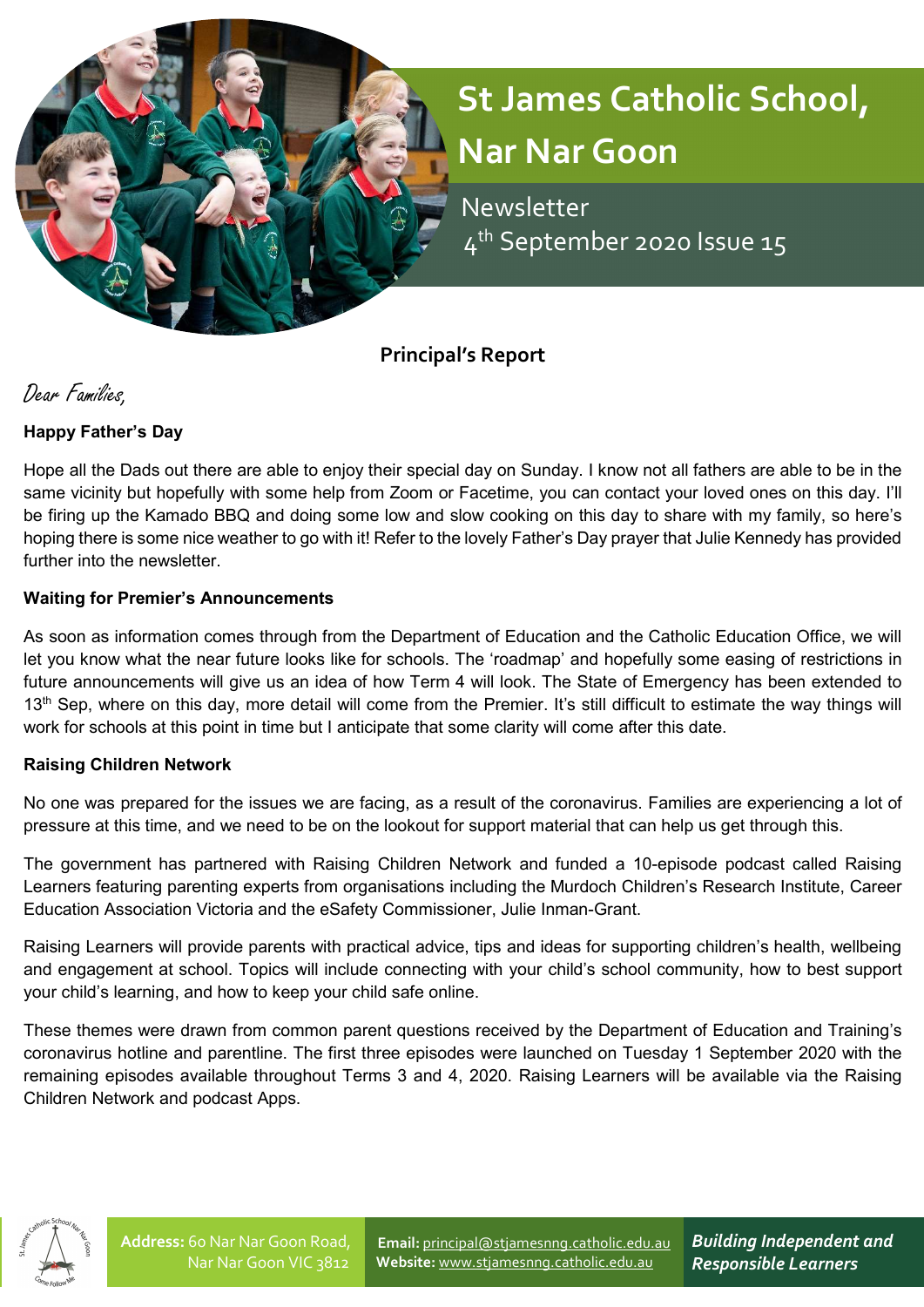## Internet Safety

When we raise children, there are some things we teach them that come naturally as parents, like teaching them to walk, talk, eat, swim, cross the road etc. We wouldn't dream of letting a toddler walk down the street to the shops by themselves. We hold their hand and model good behaviours, and we ensure that they learn within the bounds of being safe. We let go of their hand and let them cross the road when we know they are ready. We allow them to jump into the water at the beach when we know they have the skills to swim unaided.

The same thinking can be applied to allowing our kids to jump online. They need guidance, and clear boundaries in much the same way. It's extremely risky to set up a TV or allow a child to roam the Internet by themselves in their bedroom. This is just like letting the toddler walk down the street without holding their hand.

At school, we have curriculum that we cover that delves into Internet Safety. But we know all too well that Internet Safety is only going to be something understood and enacted when the values and conversations come from home too. I have included a very comprehensive resource in today newsletter that helps families broach this topic. It doesn't come naturally, because the Internet has not been around for that long. I didn't surf the Internet until I was at university, so it wasn't part of my innate parenting toolkit! It was something I needed to upskill myself.

Taken from the Google resource attached with this week's newsletter…

We first created the Be Internet Awesome curriculum for educators. Teaching digital safety and citizenship is a crucial component of today's classroom, but home will always be the foundation of any child's learning, and healthy online habits are no different.

Technology moves fast, and staying ahead of the curve can be a challenge in itself. We've created this guide for families to make it easier to incorporate and practice good digital habits in your everyday lives. Packed with good stuff, this guide will help you and your kids discuss, learn, and think together about the five areas of Internet awesomeness:

> Smart, Share with Care Alert, Don't Fall for Fake Strong, Secure Your Secrets Kind, It's Cool to Be Kind Brave, When in Doubt, Talk It Out

## Andy McDermott

**Principal** 

## St James Prayer

Lord our Guiding Light, Let us follow in the footsteps of St James with shell in hand May the Spirit guide us to show love, peace and forgiveness Come follow me Help us to strive to do our best in all the learning we do We pray for wisdom with God's creation to care for all living things Come follow me Help us to be a friend, like St James was to Jesus Bless our families, friends and community Guide our community to nurture and grow in faith Come follow me Amen

#### Advisory Committee

Committee members for 2020 are:

#### Executive Officials:

Andrew McDermott and Fr Peter Kooloos

## Chairperson: Gehan Dedigama

#### Committee Members:

| Ryan Lawlor     | Tory Parker (Secretary) |
|-----------------|-------------------------|
| Justine Langley | Liz Cunningham          |
| Steph Katta     |                         |

## Parents and Friends

Committee Members for 2020 are:

| President                                | Meagan Rogers   |
|------------------------------------------|-----------------|
| Secretary                                | Karen Lawlor    |
| Treasurer                                | Emma Spoard     |
| Monday Lunches                           | Donna Reilly    |
| <b>Advisory Committee Representative</b> | Justine Langley |
|                                          |                 |



Address: 60 Nar Nar Goon Road, Nar Nar Goon VIC 3812

Email: principal@stjamesnng.catholic.edu.au Website: www.stjamesnng.catholic.edu.au

Building Independent and Responsible Learners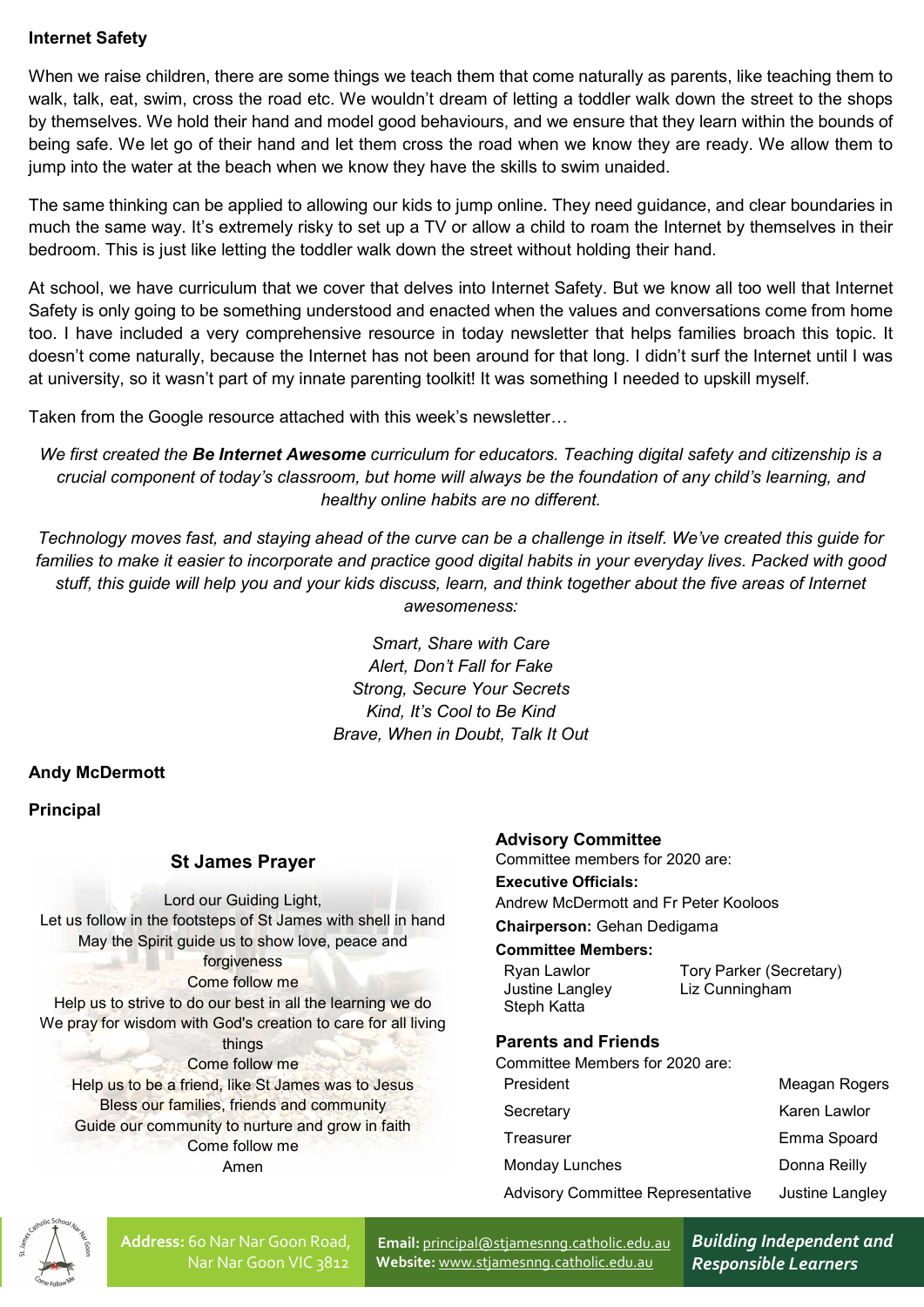# Last Day of Term Three

Last day for students is Friday 18<sup>th</sup> September. Students finish at 2.30pm. Buses will run to a 2.30pm finish on this day.

### Classroom News

#### Foundation/One

Foundation and Year 1 students have started exploring Margaret Wild for our Author Study unit. Students did a fantastic job researching who Margaret Wild is. It was great to see the facts that students found about her life as well as the different books she has written. This week we have explored The Pocket Dogs and students have done a wonderful job retelling the story and writing a book review.

In Maths over the last few weeks students have been exploring Time. They have learnt the days of the week, months of the year and have been looking at the minute and hour hand. We have discussed what number the minute hand is pointing to for O'Clock and Half Past. Students have been doing an excellent job drawing the hands on clock faces to show what they have learnt.

We have been coming together on Fridays for a Google Meet with our classes to socialise and play some games. It has been great to see students interacting with each other and engaging in the games.

#### Year Two/Three

As part of their unit of work on Health and Wellbeing, the 2/3 students watched a short video about the "truth" around the story of the three little pigs. This story was told from the side of the wolf and he attempts to explain that things were not as they seemed. In his search for sugar to bake a cake, his sneezing just happened to cause the demolition of the little pigs houses and the pigs were really unkind to him. Students were asked to reflect on the story from the perspective of A.T. Wolf to highlight how it is always important to consider others and to not judge before you have all the information. Students reflected on the important parts of the text, how they thought the wolf was feeling, why they felt the wolf acted that way and whether he had been misunderstood. Here are some responses.

AT Wolf went to get sugar. He needed sugar. I think he felt sad. He was misunderstood. - Holly 2/3 JK

AT Wolf had a cold. His sneezing caused the houses to collapse. The wolf couldn't believe that the pig was home! Were his actions easy to understand or misunderstood? Yes and no. - Xanthe 2/3 GB

AT Wolf was looking for a cup of sugar and got arrested. I think he was feeling kind of happy and kind of sad. His actions were easy to understand. - Josh 2/3JK

#### Year Four/Five/Six

Some of our 4/5/6 students were asked about their reflection on Stage 4:

I'm finding it really boring because I can't really see my friends and there's not a lot of people at school to play with.

By Tristan

I find it annoying because Victoria has the most cases and that means I can't see my friends.

By Josh

I would prefer to see my friends.

By William

I hope that I can have some play dates with my friends in the holidays.

By Nathan

I feel good with my life because I sometimes see my friends.

By Isabelle



Email: principal@stjamesnng.catholic.edu.au Website: www.stjamesnng.catholic.edu.au

Building Independent and Responsible Learners